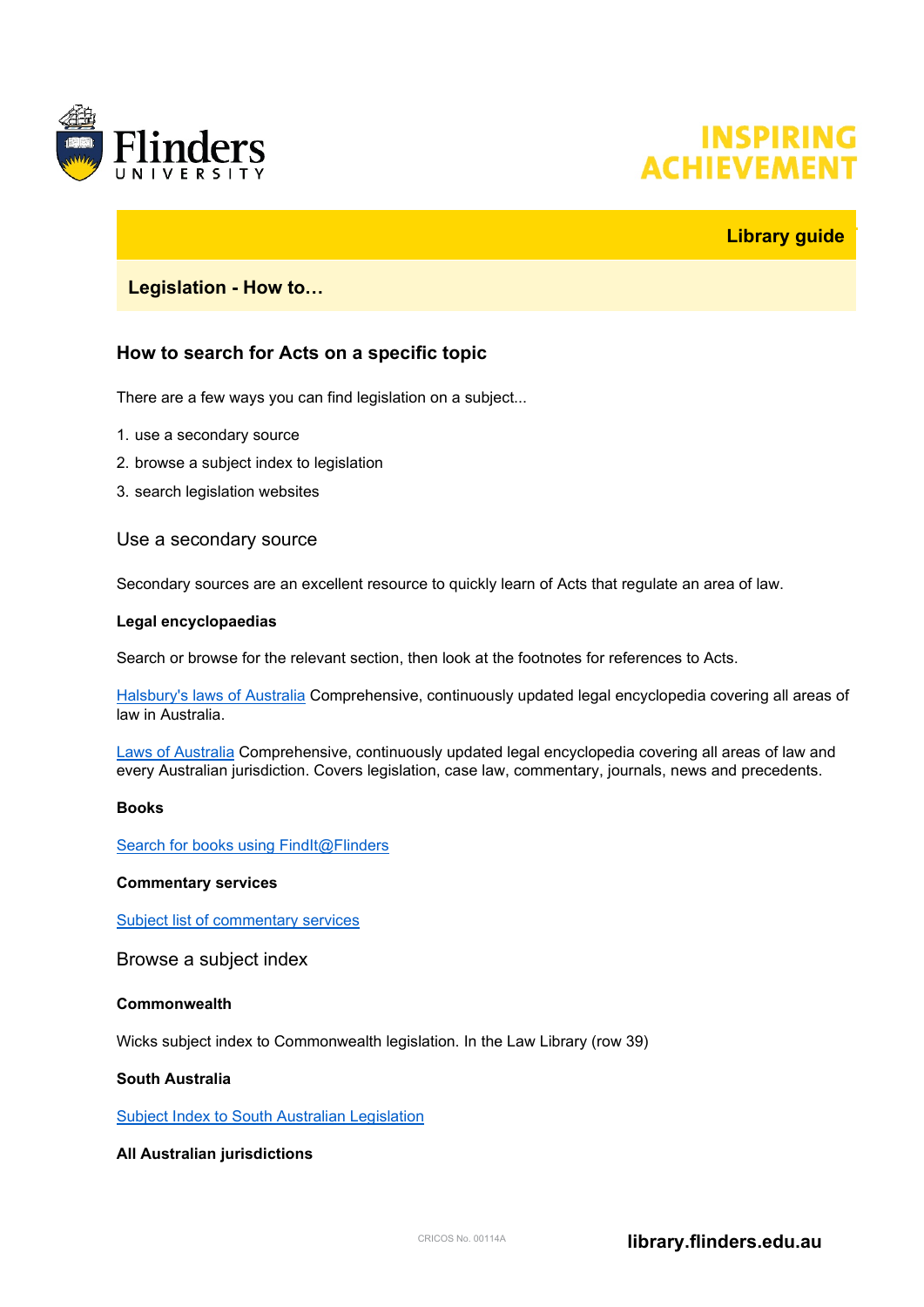LawOne - [browse by subject area](http://ezproxy.flinders.edu.au/login?url=http://lawone.timebase.com.au/Legislation/Subject/cth)

Includes both Acts and Regulations

[Lawlex](http://my.lawlex.com.au/)

Click on 'Browse Legislation'

Search legislation websites

Government or Parliamentary Legislation Websites (see links to Acts from each jurisdiction).

#### **[LawOne](http://ezproxy.flinders.edu.au/login?url=http://lawone.timebase.com.au/Home/Index)**

Click on 'Advanced Search' Can search by keyword or phrase, within the title or text of Acts

#### **[AustLII](http://www.austlii.edu.au/)**

Click on 'Advanced Search' and choose to search over:

- \* All Legislation
- \* All Legislation for a particular jurisdition
- \* Consolidated Acts for a particular jursidiction

# **Finding Acts and Bills**

Find the current [version of an Act](#page-2-0)

[Search for Acts on a topic](#page-2-1) (i.e. that regulate an area of law)

[Find similar Acts for all Australian jurisdictions](#page-2-2)

[Search for information to help interpret an Act](#page-2-3)

[Find Acts as made \(sessional, numbered Acts\)](#page-3-0)

[Find commencement dates](#page-3-1)

[Check how an Act applied at a particular point in time](#page-4-0) (backdating)

[Find Bills](#page-4-1)

[Search for Bills on a topic](#page-4-2) (e.g. to check for recent and upcoming amendments)

[Find and search for delegated legislation](#page-4-3)

[Search for words and phrases defined in legislation](#page-5-0)

[Search for cases that refer to or judicially considered an Act](#page-5-1)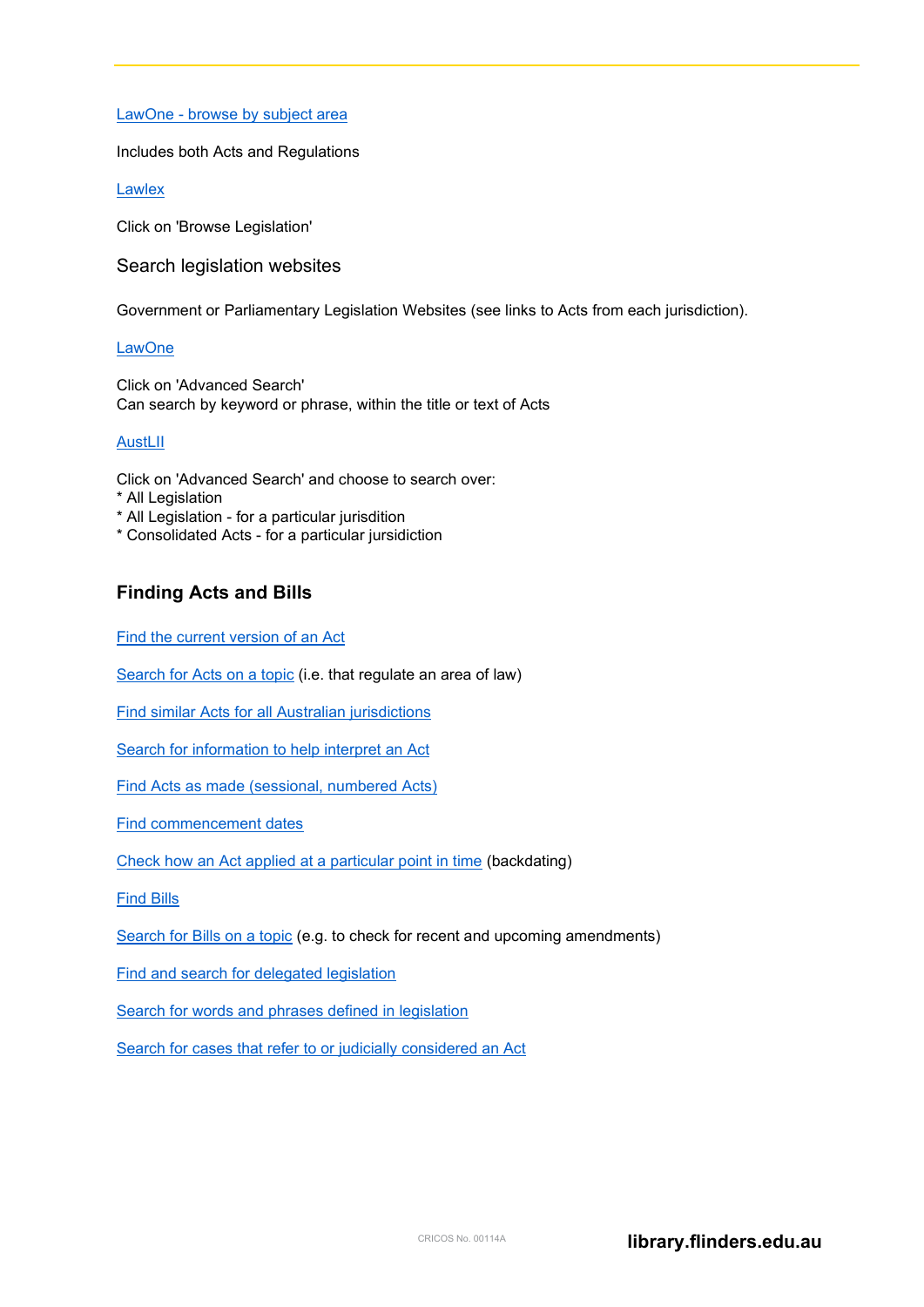<span id="page-2-3"></span><span id="page-2-2"></span><span id="page-2-1"></span><span id="page-2-0"></span>

| Task                                                                    | <b>Resources</b> |                                                                    | <b>Tips</b>                                                                                                                                                                                                                                                                                                                                                                                                                                 |
|-------------------------------------------------------------------------|------------------|--------------------------------------------------------------------|---------------------------------------------------------------------------------------------------------------------------------------------------------------------------------------------------------------------------------------------------------------------------------------------------------------------------------------------------------------------------------------------------------------------------------------------|
| Find the current<br><b>version</b> of an Act                            | <b>SA</b>        | <b>SA Legislation</b><br>website<br>Law Library                    | Usually updated at the same time<br>Legislation Collection $\bm{\mathsf{Acts}}$ with this logo are authorised                                                                                                                                                                                                                                                                                                                               |
|                                                                         | Cth              | <b>Federal Register of</b><br>egislation                           | Acts with this logo are authorised                                                                                                                                                                                                                                                                                                                                                                                                          |
|                                                                         | All              | <b>AustLII</b>                                                     | 1. Select the jurisdiction<br>2. Choose 'Consolidated Acts'<br>Check the 'Notes' to see when the Act was last updated                                                                                                                                                                                                                                                                                                                       |
| Search for Acts on a SA<br>topic (i.e. that regulate<br>an area of law) |                  | Subject Index to<br><b>South Australian</b><br><u>egislation</u>   |                                                                                                                                                                                                                                                                                                                                                                                                                                             |
|                                                                         |                  | <b>SA Legislation</b><br>website                                   | Used Advanced Search and select:<br>*Category -<br>'Acts'<br>*Version - 'Current'                                                                                                                                                                                                                                                                                                                                                           |
|                                                                         | lCth.            | <b>Wick's Subject Index</b><br>to Commonwealth<br>Legislation      | <b>Print Only</b><br>Located in the Commonwealth Legislation collection                                                                                                                                                                                                                                                                                                                                                                     |
|                                                                         | All              | Secondary sources                                                  |                                                                                                                                                                                                                                                                                                                                                                                                                                             |
|                                                                         |                  | .awOne                                                             | Can 'Browse by subject area'                                                                                                                                                                                                                                                                                                                                                                                                                |
|                                                                         |                  | <b>AustLII</b>                                                     | Use Advanced Search to find 'Consolidated Acts'<br>Australia-wide or from a jurisdiction                                                                                                                                                                                                                                                                                                                                                    |
| <b>Find similar Acts for</b><br>all Australian<br>jurisdictions         |                  | Halsbury's Laws of<br><b>Australia</b><br><b>Laws of Australia</b> | Legal encyclopaedias  If you already know of an Act from one jurisdiction<br>• search for the name of that Act<br>look at the footnotes or surrounding paragraphs for<br>details of similar Acts for other Australian<br>jurisdictions<br>If you do not already know of an Act, you can search or<br>browse either encyclopaedia by topic. Once you find a<br>relevant paragraph on the topic, look at the footnotes for<br>a list of Acts. |
| Search for informationSA<br>to help interpret an<br>Act                 |                  | <b>Hansard via SA</b><br>Parliament website                        | Use Text Search<br>Search for the name of the Bill in quatation marks<br>Sort results by date                                                                                                                                                                                                                                                                                                                                               |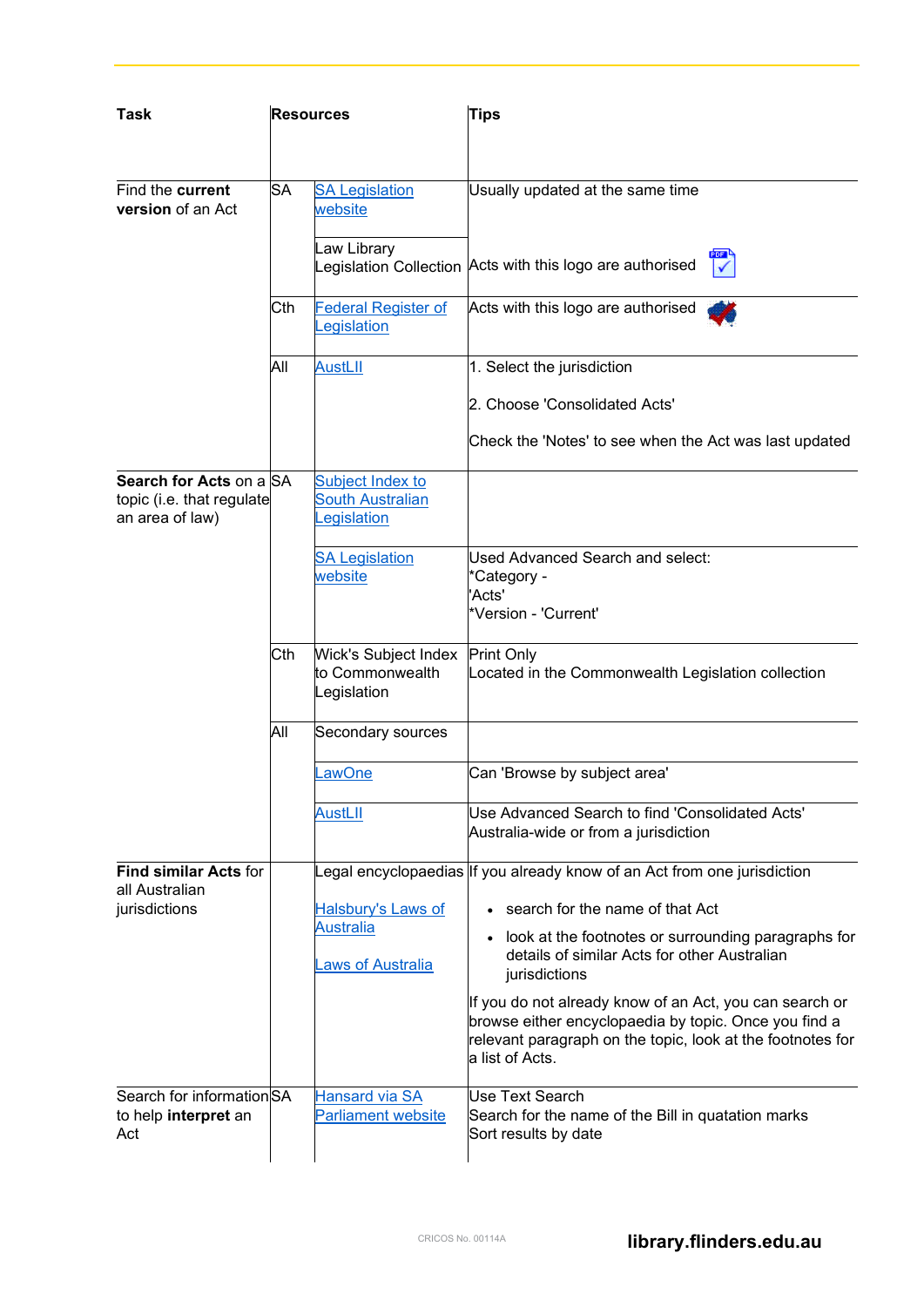<span id="page-3-1"></span><span id="page-3-0"></span>

|                                                    |                                                                                                                                                                                                                                                                                                                                                                              | Hansard in print                                                      | Look up the Bill in the index (at the front of each volume)                                                                                |
|----------------------------------------------------|------------------------------------------------------------------------------------------------------------------------------------------------------------------------------------------------------------------------------------------------------------------------------------------------------------------------------------------------------------------------------|-----------------------------------------------------------------------|--------------------------------------------------------------------------------------------------------------------------------------------|
|                                                    | Cth                                                                                                                                                                                                                                                                                                                                                                          | <b>EM via Federal</b><br><b>Register of</b><br>egislation             | EM located on Bill homepage                                                                                                                |
|                                                    |                                                                                                                                                                                                                                                                                                                                                                              | <b>EM via Parliament of</b><br>Australia website                      | See below for search tips                                                                                                                  |
|                                                    |                                                                                                                                                                                                                                                                                                                                                                              | <b>Hansard via</b><br><b>Parliament of</b><br>Australia website       | Use Advanced Search and select 'Hansard' under<br>House of Representatives or Senate<br>Search for the name of the Bill in quotation marks |
|                                                    | All                                                                                                                                                                                                                                                                                                                                                                          | <b>EM and second</b><br>eading speech via<br>.awOne                   | Links to these are listed under 'Additional Information'<br>on the Bill homepage                                                           |
|                                                    |                                                                                                                                                                                                                                                                                                                                                                              | Parliamentary<br>websites                                             |                                                                                                                                            |
| Find Acts as<br>made (sessional,<br>numbered Acts) | SA                                                                                                                                                                                                                                                                                                                                                                           | <b>SA Legislation</b><br>website                                      | Look at list of 'Acts enacted'                                                                                                             |
|                                                    |                                                                                                                                                                                                                                                                                                                                                                              | <b>Acts of the Parliament</b><br>of South Australia<br>1837-2002      |                                                                                                                                            |
|                                                    | Cth                                                                                                                                                                                                                                                                                                                                                                          | <b>Federal Register of</b><br>egislation                              | lClick on 'Acts - As made A-Z'<br>Can browse by title or year                                                                              |
|                                                    | All                                                                                                                                                                                                                                                                                                                                                                          | <b>AustLII</b>                                                        | 1. Select the jurisdiction                                                                                                                 |
|                                                    |                                                                                                                                                                                                                                                                                                                                                                              |                                                                       | 2. Choose 'Numbered Acts"                                                                                                                  |
|                                                    |                                                                                                                                                                                                                                                                                                                                                                              | _awOne                                                                | 1. Select the jurisdiction                                                                                                                 |
|                                                    |                                                                                                                                                                                                                                                                                                                                                                              |                                                                       | 2. Chose 'Acts' under 'Legislation by year and number'                                                                                     |
|                                                    |                                                                                                                                                                                                                                                                                                                                                                              | In print                                                              | 1. Look for volumes labelled 'Acts' or 'Statutes' that are<br>organised by year                                                            |
|                                                    |                                                                                                                                                                                                                                                                                                                                                                              |                                                                       | 2. Get the volume for the year the Act was passed                                                                                          |
|                                                    |                                                                                                                                                                                                                                                                                                                                                                              |                                                                       | 3. Look up the Act by Act number or use the title index                                                                                    |
| dates                                              |                                                                                                                                                                                                                                                                                                                                                                              | Find commencement Check the legislative history of the Principal Act. |                                                                                                                                            |
|                                                    | If not listed, check the commencement section of the Act - may be<br>*a date specified in the Act<br>*Royal assent -> check Government Gazette or an index to Bills<br>* a date to be fixed by proclamation -> check Government Gazette (SA also has<br>proclamations on SA Legislation website)<br>If no commencement date is specified, check the provisions that regulate |                                                                       |                                                                                                                                            |
|                                                    |                                                                                                                                                                                                                                                                                                                                                                              |                                                                       | commencement under the Acts Interpretation Act of the jurisdiction                                                                         |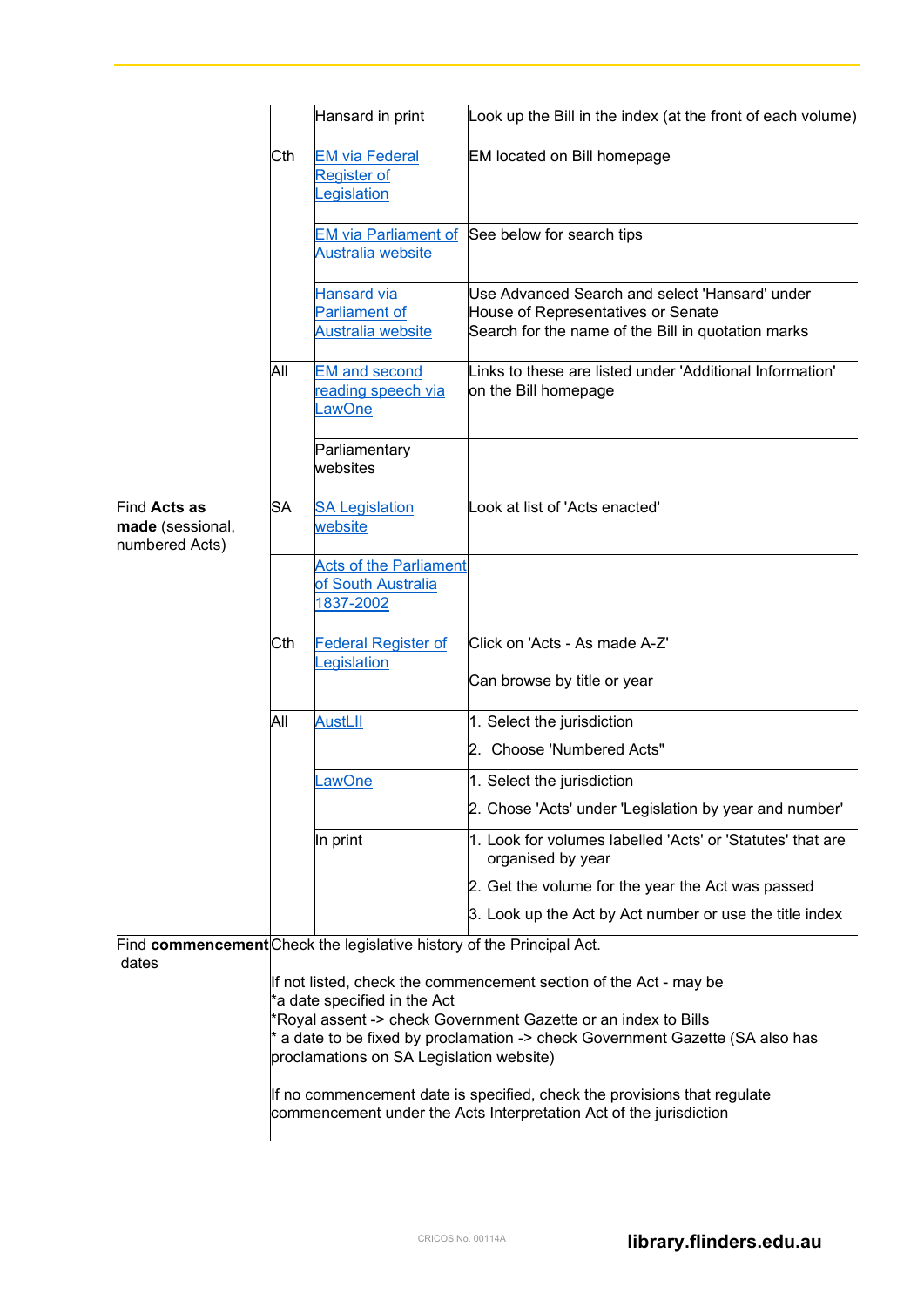<span id="page-4-3"></span><span id="page-4-2"></span><span id="page-4-1"></span><span id="page-4-0"></span>

| Check how an Act<br>applied at a<br>particular point in<br>time (backdating)                   | <b>SA</b> | <b>SA Legislation</b><br>website                                      | 1. Find the current Act                                                                                               |
|------------------------------------------------------------------------------------------------|-----------|-----------------------------------------------------------------------|-----------------------------------------------------------------------------------------------------------------------|
|                                                                                                |           |                                                                       | 2. Look at the "Historical' version that encompasses the<br>date you are interested in                                |
|                                                                                                | Cth       | <b>Federal Register of</b>                                            | 1. Find the current Act                                                                                               |
|                                                                                                |           | egislation                                                            | 2. Click on 'View Series' for superseded compilations                                                                 |
|                                                                                                | All       | <b>AustLII</b>                                                        | 1. Select the jurisdiction                                                                                            |
|                                                                                                |           |                                                                       | 2. Choose 'Acts (Point-in-time)'                                                                                      |
|                                                                                                |           | Legislative history                                                   |                                                                                                                       |
| <b>Find Bills</b>                                                                              | SA        | <b>SA Legislation</b><br>website                                      |                                                                                                                       |
|                                                                                                | Cth       | <b>Federal Register of</b><br>egislation                              | 1996 - Can browse by title or year                                                                                    |
|                                                                                                |           | <b>Parliament of</b><br>Australia website -<br><b>ParlInfo Search</b> | 1990 - See below for search tips                                                                                      |
|                                                                                                | All       | <b>AustLII</b>                                                        |                                                                                                                       |
|                                                                                                |           | _awOne                                                                | Browse by year OR Find the Act - the 'Details' link<br>shows the originating Bill<br>Includes progress notes          |
| Search for <b>Bills</b> on a<br>topic (e.g. to check for<br>recent and upcoming<br>amendments) | <b>SA</b> | Index to Bills (via SA<br>Parliament website)                         |                                                                                                                       |
|                                                                                                |           | <b>SA Legislation</b><br>website                                      | Use Advanced Search and choose type 'Bills'. Search<br>for the name of the Act you wish to check for<br>amendments to |
|                                                                                                | Cth       | Parliament of<br>Australia website -<br><b>ParlInfo Search</b>        | See below for search tips                                                                                             |
|                                                                                                |           | <b>Federal Register of</b><br>egislation                              | Use Advanced Search and choose type 'Bills'                                                                           |
|                                                                                                | All       | <b>AustLII</b>                                                        |                                                                                                                       |
|                                                                                                |           | <u>.awOne</u>                                                         | See above for tips                                                                                                    |
| Find and search<br>for delegated<br>legislation                                                | SА        | <b>SA Legislation</b><br>website                                      | If you want to find delegated legislation made under a<br>certain Act                                                 |
|                                                                                                |           |                                                                       | find the Act<br>$\bullet$                                                                                             |
|                                                                                                |           |                                                                       | look at the list of subordinate legislation (toward<br>$\bullet$<br>the bottom of the page)                           |